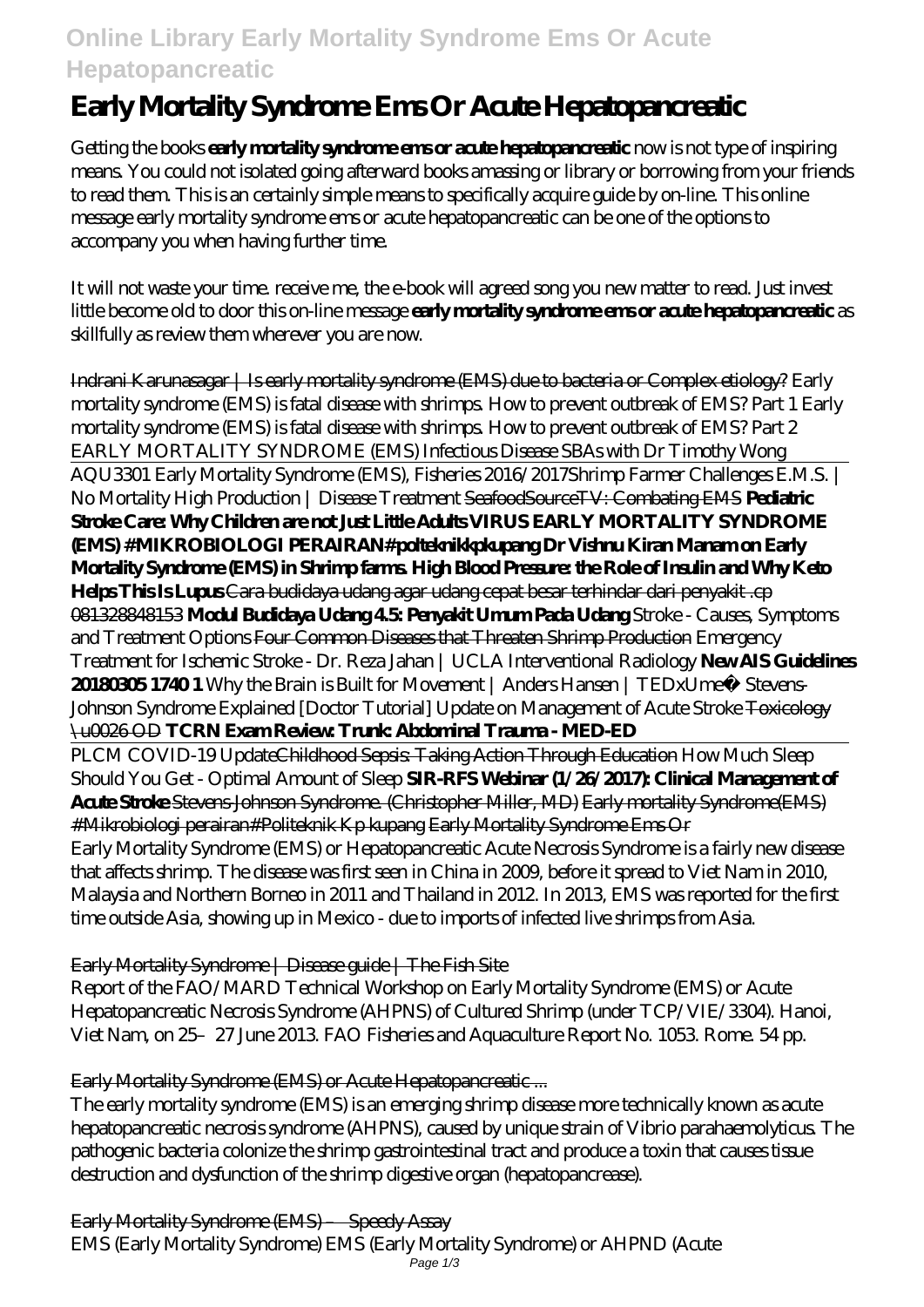## **Online Library Early Mortality Syndrome Ems Or Acute Hepatopancreatic**

## Hepatopancreatic Necrosis Disease) is the most problematic disease in the shrimp farming industry.

#### iNtODEWORLD | Shrimp EMS (Early Mortality Syndrome) and ...

Information on such genomic and proteomic studies of different VP AHPND isolates from different countries are reviewed. A cohort study carried out in Thailand in 2014 indicated that AHPND outbreaks account for only a portion of the disease outbreaks reported by shrimp farmers as outbreaks of early mortality syndrome (EMS).

#### Update on early mortality syndrome/acute hepatopancreatic ...

A strain of a common marine bacterium, Vibrio parahaemolyticus is the cause of EMS (Early Mortality Syndrome). Early on researchers thought that perhaps the ability to produce disease was related to the presence of a virus that infects the bacterium (called a bacteriophage).

#### Early Mortality Syndrome in Shrimp

A fast acting disease, the symptoms of EMS emerge within the first week of stocking a pond, and usually lead to 100% mortality before the month is out. According to, The Fish Site, symptoms include: Erratic swimming or swimming near the bottom of the pond; Reduced growth; whitening of the hepatopancreas; reduction in size of hepatopancreas

### EMS - How Early Mortality Syndrome Changed Shrimp Farming

Early Mortality Syndrome (EMS) also named Acute Hepatopancreatic Necrosis Disease or AHPND should be considered as a new emerging shrimp disease that has been attacked to shrimp farms in Southeast...

### (PDF) Early Mortality Syndrome (EMS) as new Emerging ...

EMS is a bacterial disease of shrimp, characterised by an empty stomach, pale hepatopancreas and an empty midgut, which rapidly results in mass mortalities. The mass mortality caused by the disease has also led to a decline in global shrimp production. Production fell in 2013 to 15 per cent below 2011 levels.

## Early Mortality Syndrome: Changing the Way We Farm | The ...

EMS means Early Mortality Syndrome. EMS is an acronym for Early Mortality Syndrome. Share this. Have you found the page useful? Please use the following to spread the word: About | Contact Us iOS app | Android Suggest | Recent Last Searched Popular Abbreviations Popular Categories.

## EMS - Early Mortality Syndrome

After months of investigation by a research team led by Donald Lightner at the University of Arizona, the elusive pathogen causing early mortality syndrome (EMS), an emerging shrimp disease in Southeast Asia more technically known as acute hepatopancreatic necrosis syndrome (AHPNS), has been identified.

## Cause Of EMS Shrimp Disease Identified « Global ...

Early mortality syndrome (EMS) has emerged as a devastating disease in shrimp production aquaculture since it was firstly discovered in China (2009), and onward in Malaysia (2011), Thailand (2012), and Mexico (2013) (Thitamadee et al., 2016).

## Genome Characterization and Comparison of Early Mortality ...

Early mortality syndrome is a new disease that has been detected at shrimp farms in Asia. It appears within 30 days of stocking and causes symptoms that include lethargy; soft, darkened shells and mottling of the carapace. The physi- ological effects of EMS appear to be limited to the hepatopancreas.